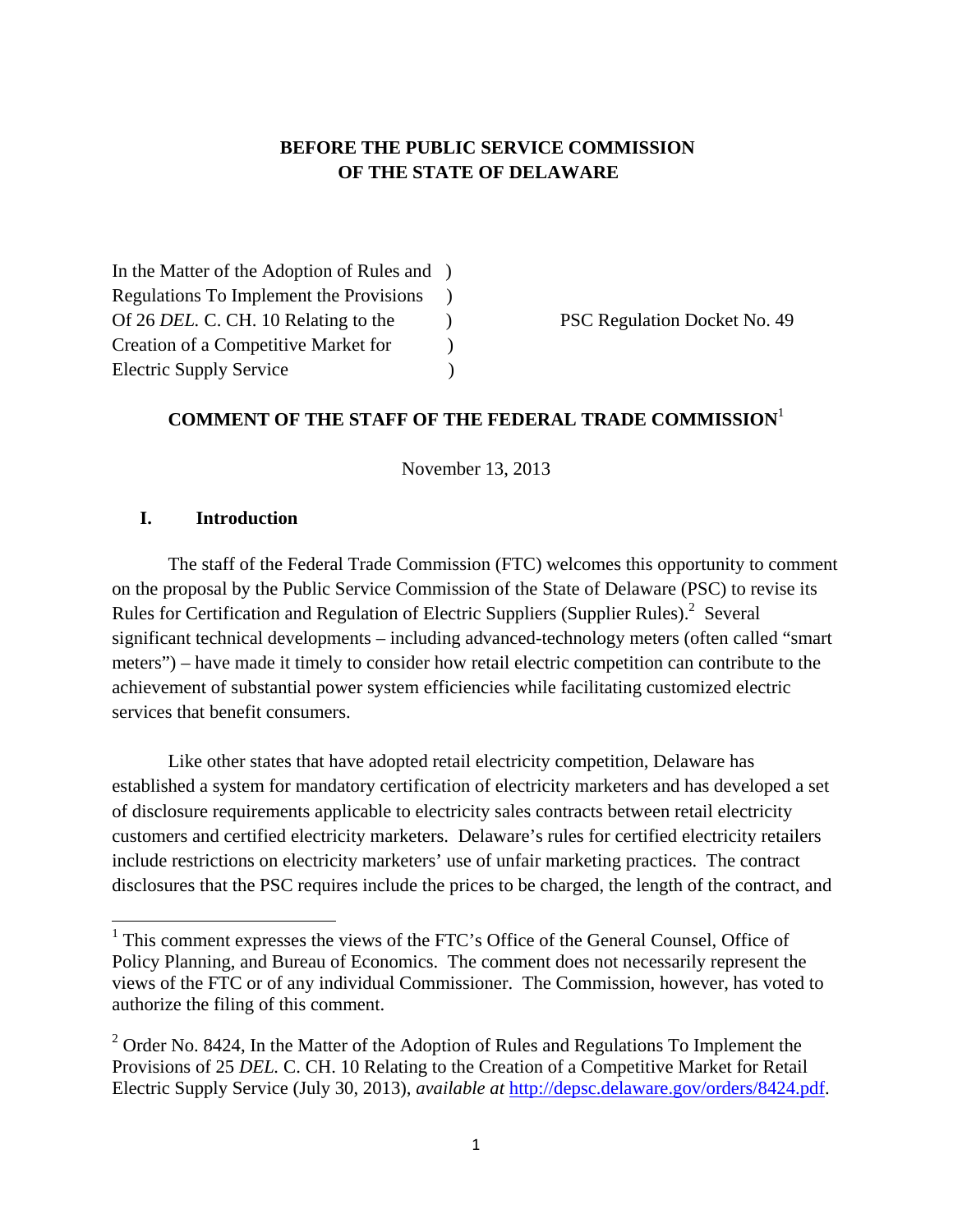a list and explanation of any additional charges. The mandatory disclosure of charges includes any charges that are associated with early termination of a contract. From time to time, states with retail competition (including Delaware) have revised the certification and operating rules for electricity marketers to address new conditions or practices that are of particular concern to customers. For example, Delaware and other states with electricity competition have received some customer complaints about unanticipated increases in the prices charged by incumbent retail electricity marketers.

The current set of proposed revisions to Delaware's Supplier Rules includes amendments to Section 2.1.1.9.1.2. These revisions would require any supplier of variable-priced residential electric service<sup>3</sup> to "provide a toll-free number or link on the [supplier's] website where customers may obtain the Price per kWh at least 5 calendar days prior to the Price effective date."Although providing customers with notice of prices is critical to the efficient functioning of markets, the five-day notice requirement would preclude some of the most beneficial variable price offers, from the perspectives of both retail customers and the power system. With respect to variable price offers, therefore, we encourage the PSC not to adopt Section 2.1.1.9.1.2 as currently proposed. One alternative would be to include an exemption to give customers the option to use a device or service that displays the price on an ongoing basis, or issues alerts when the price is outside a range designated by the customer. Another alternative would be simply to replace the five-calendar-day advance notice with a requirement of one day's notice, which would be a significant improvement over five days' notice by allowing variable retail pricing based on the PJM Interconnection's day-ahead market prices. If the PSC chooses to implement either of these alternatives to the five-day notice, it could also require special prominence for disclosures pertaining to price variability and early termination charges in residential retail electricity sales contracts involving variable rates.

Section II of this comment describes the interest and experience of the FTC in the electricity sector. Section III explains how innovations have contributed to the practicality and importance of variable (dynamic) prices in electricity markets. Section IV focuses on how variable pricing has contributed to lower system costs, savings on customers' electricity bills, and enhanced system reliability. Section V describes how the proposed requirement for a fivecalendar-day notice of changes in variable prices for residential customers would eliminate some of the most beneficial forms of variable retail prices. Section VI briefly describes an exemption to the five-day notice that would restore the most beneficial forms of variable price offers while still ensuring that customers are informed about variable prices.

 $3$  We use the word "residential" as shorthand to refer to both residential and small commercial and industrial (C&I) service.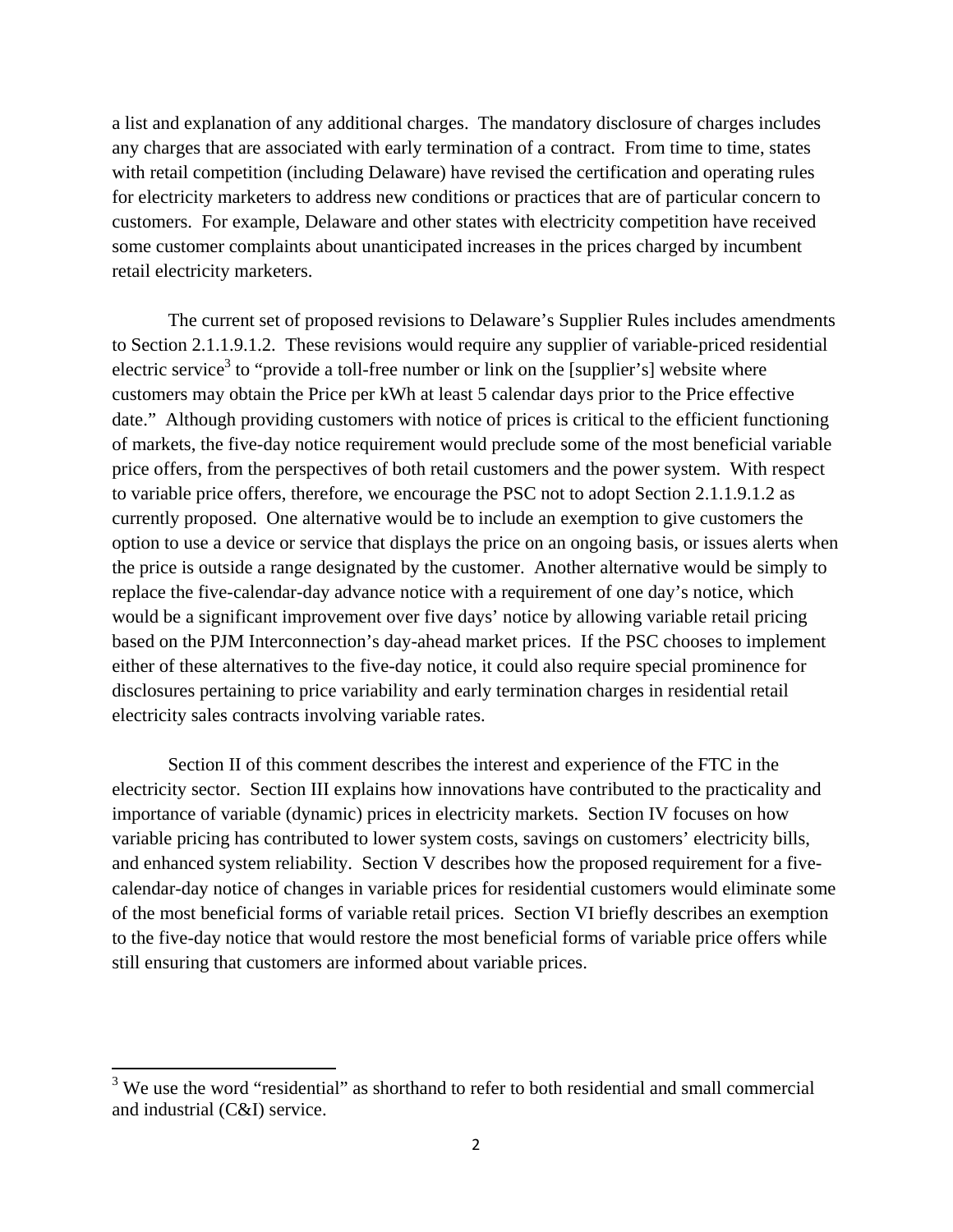#### **II. Interest and Experience of the FTC**

The FTC is an independent agency of the United States Government responsible for maintaining competition and safeguarding the interests of consumers. The FTC does so through law enforcement, policy research, and advocacy. For example, in the field of consumer protection, the FTC enforces Section 5 of the Federal Trade Commission Act, which prohibits unfair or deceptive acts or practices. In its competition mission, the FTC enforces antitrust laws regarding mergers and unfair methods of competition that harm consumers. In addition, the FTC often analyzes regulatory or legislative proposals that may affect competition, allocative efficiency, or consumer protection. It also engages in considerable consumer education through its Division of Consumer and Business Education.<sup>4</sup> In the course of all of this work, the FTC applies established legal and economic principles as well as recent, innovative developments in economic theory and empirical analysis.

The energy sector, including electric power, has been an important focus of the FTC's merger review and other antitrust enforcement, competition advocacy, and consumer protection efforts.<sup>5</sup> The FTC and its staff have filed numerous comments advocating competition and consumer protection principles with state utility commissions, state legislatures, and the Federal Energy Regulatory Commission.<sup>6</sup> In particular, we have filed a number of advocacy comments concerning retail competition.<sup>7</sup> In our comments directed to state policymakers, one of our

<sup>5</sup> *See*, *e.g.*, Opening Remarks of the FTC Chairman at the FTC Conference on *Energy Markets in the 21st Century: Competition Policy in Perspective* (Apr. 10, 2007), *available at* http://www.ftc.gov/speeches/majoras/070410energyconferenceremarks.pdf. FTC merger cases involving electric power markets have included *DTE Energy/MCN Energy* (2001) (consent order), *available at* http://wwwftc.gov/os/2001/05/dtemcndo.pdf; and *PacifiCorp/Peabody Holding* (1998) (consent agreement), *available at* http://www.ftc.gov/os/1998/02/9710091.agr.htm.

 $6$  A listing, in reverse chronological order, of FTC and FTC staff competition advocacy comments to federal and state electricity regulatory agencies is available at http://www.ftc.gov/opp/advocacy\_subject.shtm#uttg.

 $7$  For example, the FTC staff discussed electricity competition issues in its Comment Before the New York State Public Service Commission in the Proceeding To Assess Certain Aspects of the

 4 For an overview of the FTC's education efforts, *see* the FTC staff's comment to the Consumer Financial Protection Bureau concerning "Request for Information on Effective Financial Education," Docket No. CFPB-2012-0030 (Nov. 2, 2012), *available at*  http://www.ftc.gov/os/2012/11/1211cfpb.pdf.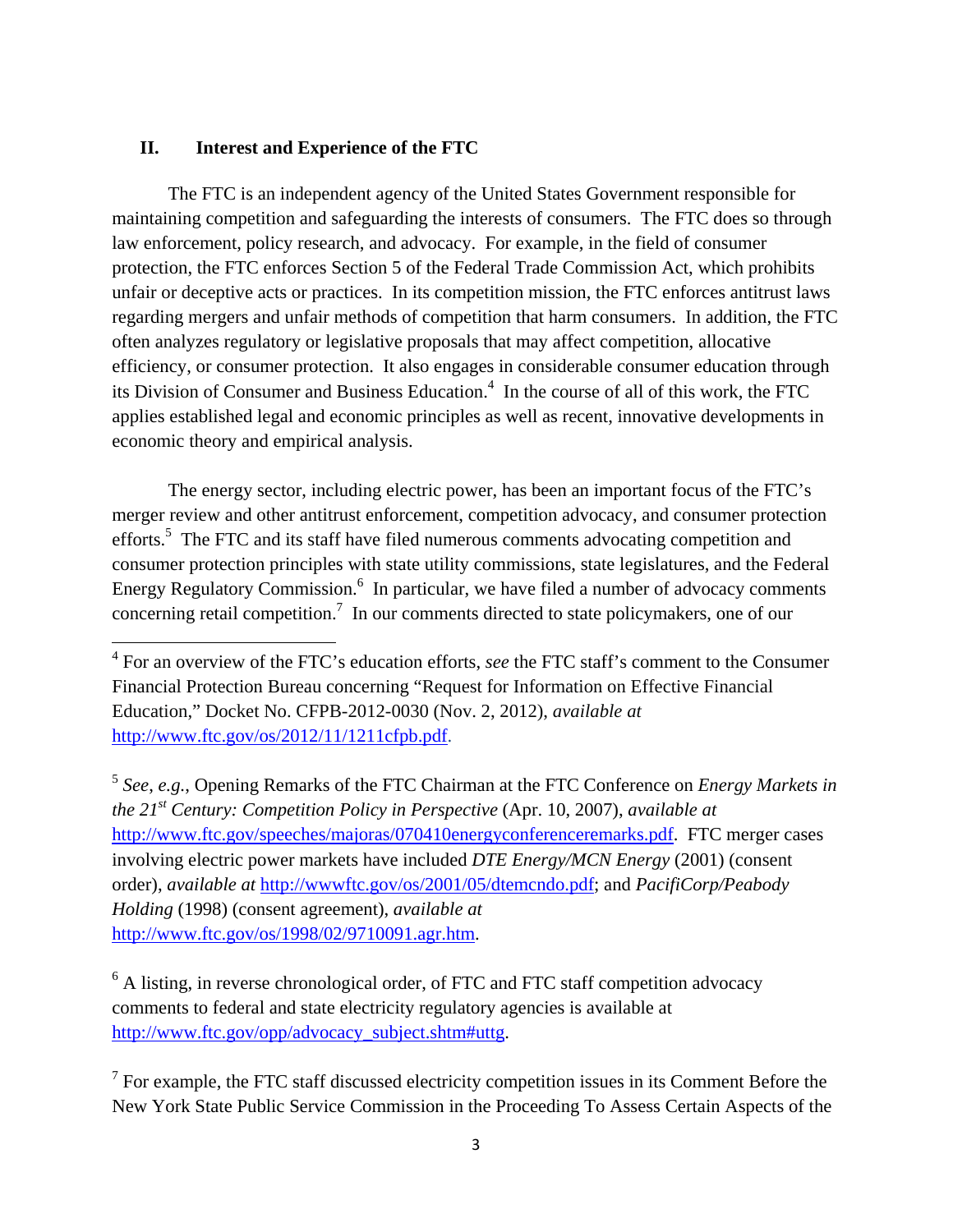principal efforts has been to advocate for policies that allow or nurture competition and thus benefit consumers. $8\text{ }$  The FTC's competition advocacy program also has produced two staff reports on electric power industry restructuring issues at the wholesale and retail levels.<sup>9</sup> In addition, the FTC staff contributed to the work of the Electric Energy Market Competition Task Force, which issued a *Report to Congress* in the spring of 2007.<sup>10</sup>

Residential and Small Non-residential Retail Energy Markets in New York State, Cases 12-M-0476, 98-M-1343, and 06-M-0647 (Jan. 24, 2013), *available at* http://www.ftc.gov/os/2013/01/130125nypsccomment.pdf; and Comment Before the Public Utility Commission of Texas in the Rulemaking Regarding Demand Response in the Electric Reliability Council of Texas (ERCOT) Market, Project No. 41061 (Mar. 11, 2013), *available at* http://www.ftc.gov/os/2013/03/1303texaspuccomment.pdf; and Comment Before the Arizona Corporation Commission (ACC) in the ACC's Inquiry into Retail Electric Competition, Generic Docket No. E-00000W-13-0135 (July 11, 2013), *available at* http://www.ftc.gov/os/2013/07/130716arizonacorpcomment.pdf. *See also* Comment of the Federal Trade Commission in the ACC's Workshop on Retail Electric Competition, Docket No. E-00000A-02-0051 (Jan. 26, 2009), *available at* http://www.ftc.gov/os/2009/01/V090001electricityadvocacy.pdf.

<u> 1989 - Johann Stein, marwolaethau a gweledydd a ganlad y ganlad y ganlad y ganlad y ganlad y ganlad y ganlad</u>

<sup>8</sup> *See*, *e.g*., FTC Staff Letter to Hon. Stephen LaRoque, North Carolina House of Representatives, Concerning North Carolina House Bill 698 and the Regulation of Dental Service Organizations and the Business Organization of Dental Practices in North Carolina (May 25, 2012), *available at* http://www.ftc.gov/os/2012/05/1205ncdental.pdf; FTC Staff Comment to Hon. Patricia Todd, Alabama House of Representatives, Concerning Alabama House Bill 156 (Allowing Veterinarians to Work as Employees of 501(c)(3) Nonprofit Spay and Neuter Clinics) (Apr. 26, 2012), *available at* http://www.ftc.gov/os/2012/04/120426alabamaletter.pdf.

9 FTC Staff Report, *Competition and Consumer Protection Perspectives on Electric Power Regulatory Reform: Focus on Retail Competition* (Sept. 2001), *available at* http://www.ftc.gov/reports/elec/electricityreport.pdf; FTC Staff Report, *Competition and Consumer Protection Perspective on Electric Power Regulatory Reform* (July 2000), *available at* http://www.ftc.gov/be/v000009.htm (edited compendium of excerpts from previous comments that the FTC and its staff provided to various state and federal agencies).

<sup>10</sup> That report is available at http://www.ferc.gov/legal/fed-sta/ene-pol-act/epact-final-rpt.pdf.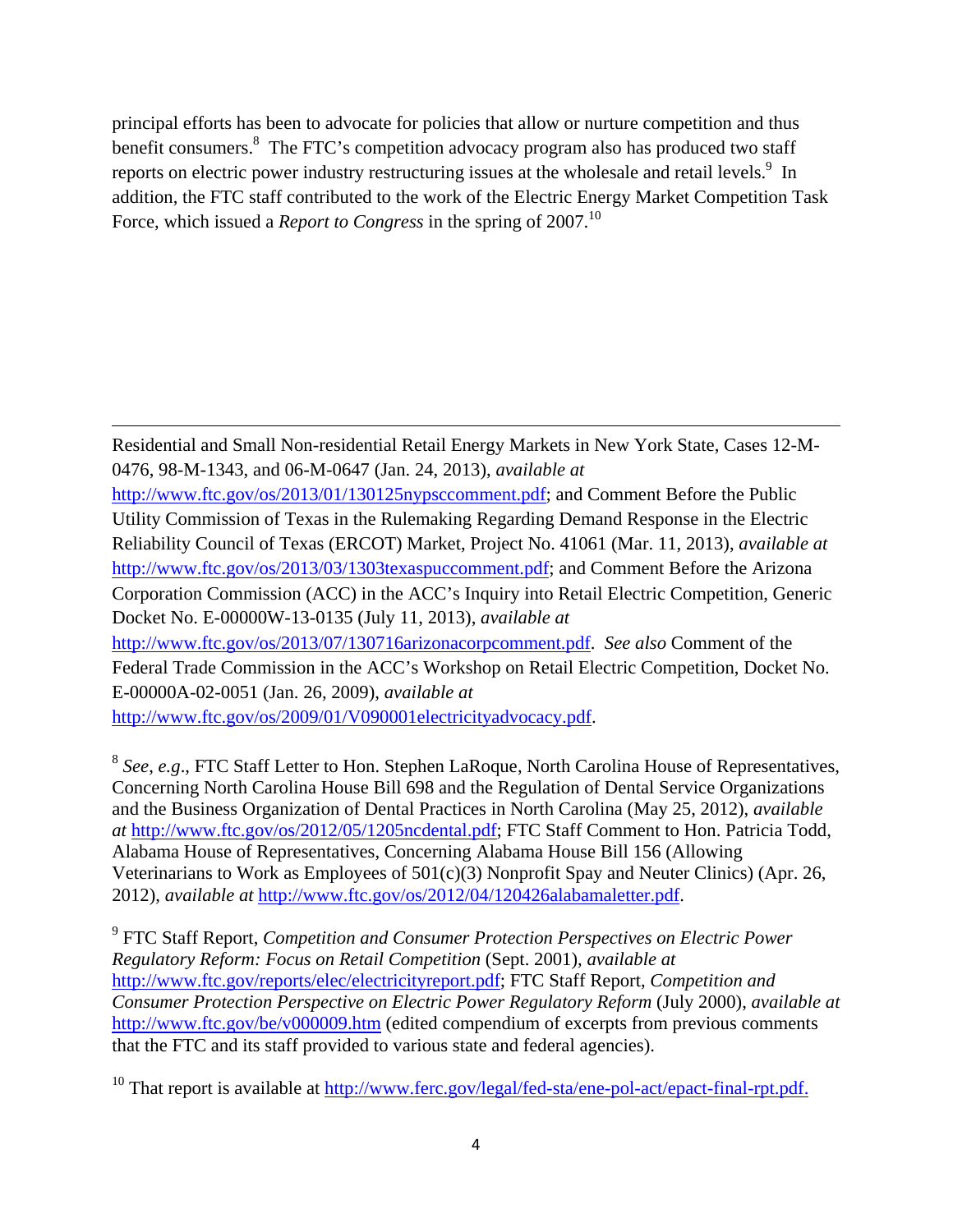## **III. Electricity Industry Innovations Warrant Consideration of Competitive Retail Dynamic Pricing To Benefit Customers through Lower Costs, Increased Innovation, and Expanded Variety of Services**

Competition has been an effective organizing principle for the United States economy since the founding of the Republic. For more than a century, the promotion of competition has underpinned the federal and state statutes that apply to most sectors of the economy.

Over time, industries subject to economic regulation have represented a major exception to the general rule of open competition. Nonetheless, technological and organizational innovations in certain industries can undercut the rationale for economic regulation. Innovations of this type present an opportunity to introduce or reintroduce competition in regulated industries. The competitive process creates strong incentives for firms to minimize the costs associated with existing production techniques, to innovate, to erode incumbent firms' market power, and to provide the variety of products that customers are interested in buying.

Five of the most significant technical developments in the electricity industry over the past 25 years are:

(1) a trend toward smaller, highly efficient generation units;

(2) the use of wind, solar, biofuel, and geothermal renewable energy sources for generation;

(3) automated dispatch of generators and of transmission and distribution operations; (4) wide deployment of smart meters that measure and report power use in small time intervals and that can also communicate price and power system status information to customers; and

(5) energy storage technology advances.

The federal government, the states, and many foreign governments have worked over the past 20 years to advance competition in the electric power industry. Like Delaware, several other states have adopted retail electric competition as part of this effort, and they continue to seek improvements in their retail competition regulations and programs to further benefit consumers. 11

 $11$  States that have adopted broadly available retail customer choice for electricity services in the service territories of investor-owned utilities include Connecticut, Delaware, Illinois, Maine, Maryland, Massachusetts, New Hampshire, New Jersey, New York, Ohio, Pennsylvania, Rhode Island, and most of Texas. The District of Columbia has also adopted electricity customer choice. Some customers have some degree of electricity retail choice in California, Michigan, Montana, and Oregon. Recently, Illinois, Ohio, and Pennsylvania have undertaken substantial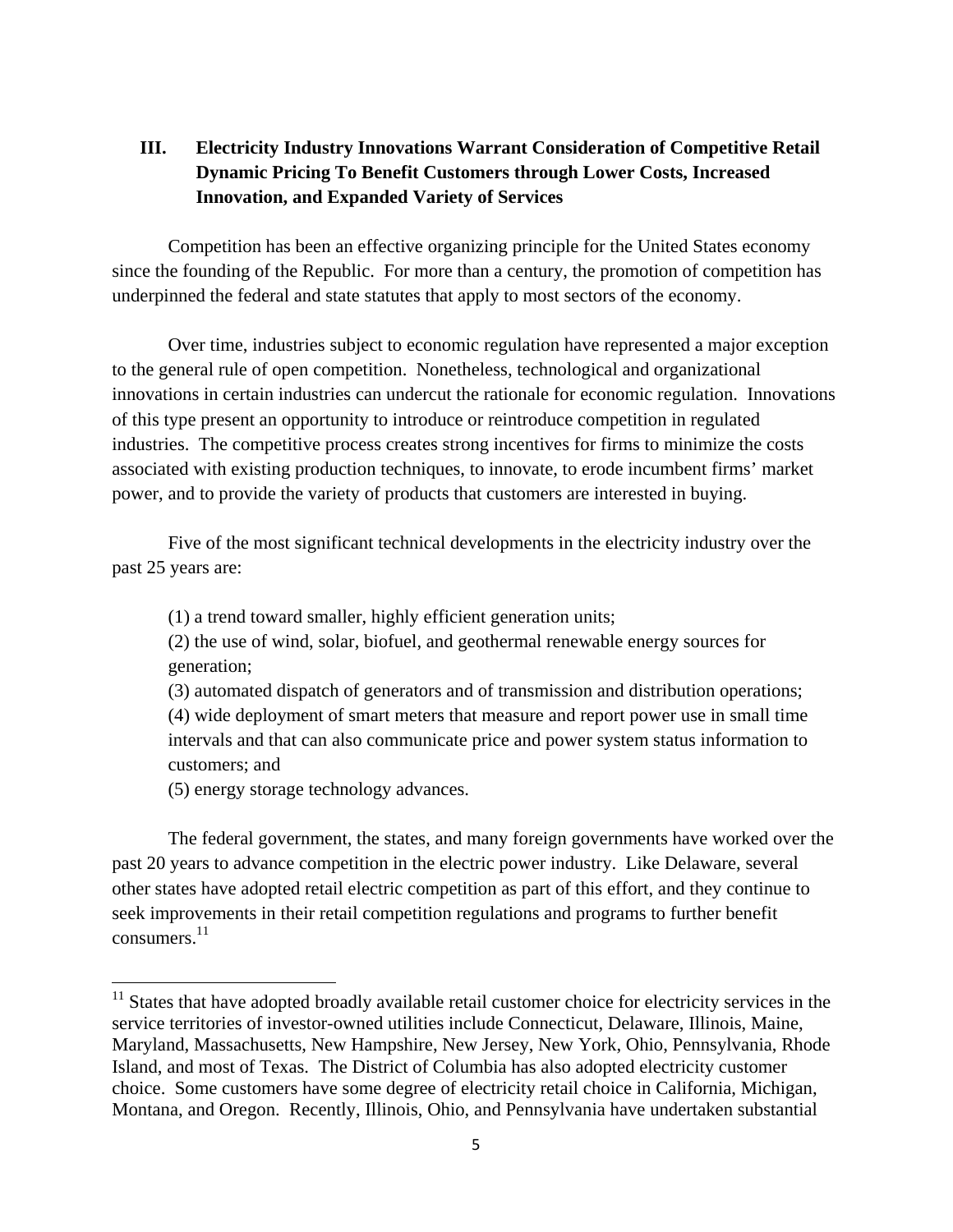Retail choice often leads to a market in which suppliers offer a variety of services that can present many benefits to power customers, including enabling them to better match their preferences for bill savings, increased reliability, renewable power, and energy management services. For example, customers can choose to lower their electricity bills by shifting power use away from periods when the power system depends on more costly generation resources or faces challenges to its reliability, and they can choose how much power to consume from renewable generation sources.

Some third parties have evaluated the effectiveness of efforts by some states (and Canadian provinces) to foster retail competition.<sup>12</sup> These evaluations list the factors that appear to be important to the people who are preparing the evaluation and explain the reasons for including – and the weight given to – each factor.<sup>13</sup>

The evaluations reveal that when effective retail competition is combined with technical developments (such as those noted above), customers are in a position to help address the challenges of balancing supply and demand in the power industry, either locally or on a wider geographic scale. When customers are compensated for providing this help, the response is often substantial.<sup>14</sup> Customer responses to retail price signals that accurately reflect wholesale market

<u> 1989 - Johann Stein, marwolaethau a gweledydd a ganlad y ganlad y ganlad y ganlad y ganlad y ganlad y ganlad</u>

revisions of their retail choice rules to support increased competition. Expansions of retail customer choice (to include customers that currently do not have this choice) are under consideration in California and Michigan.

<sup>12</sup> See DEFG, LLC, "2012 Annual Baseline Assessment of Choices in Canada and the United States: Electricity Restructuring Scorecard," *accessible at* http://defgllc.com/publications/consumer-choice/. In 2012, the states with the top five scores for C&I customers (in descending order) were Texas, Illinois, New York, Pennsylvania, and Maryland. For residential customers, the states with the top five scores (in descending order) were Texas, Pennsylvania, New York, Connecticut, and Maryland.

 $13$  DEFG groups the elements used in scoring retail choice in various states under four topic areas: status of retail choice; wholesale competition; default service; and facilitating customers' identification of, and switching to, an alternative retailer. Details on weights and the specific elements included in each topic area are contained in an appendix to DEFG's annual retail choice scorecard publication (*e.g.*, Appendix H to DEFG's 2012 Annual Baseline Assessment, *supra* note 12).

 $14$  For a bibliography of papers on the process known as "demand response" (or "DR") prepared by Brattle Group, *see* Toni Enright and Ahmad Faruqui, "A Bibliography on Dynamic Pricing and Time-of-Use Rates, Version 2.0" (Jan. 1, 2013), *accessible at* http://papers.ssrn.com/sol3/papers.cfm?abstract\_id=2178674. Dr. Faruqui (along with colleagues Sanem Sergici and Eric Shultz) summarized several reviews of DR projects in "Consistency of Results in Dynamic Pricing Experiments – Toward a Meta Analysis" (Jan. 29,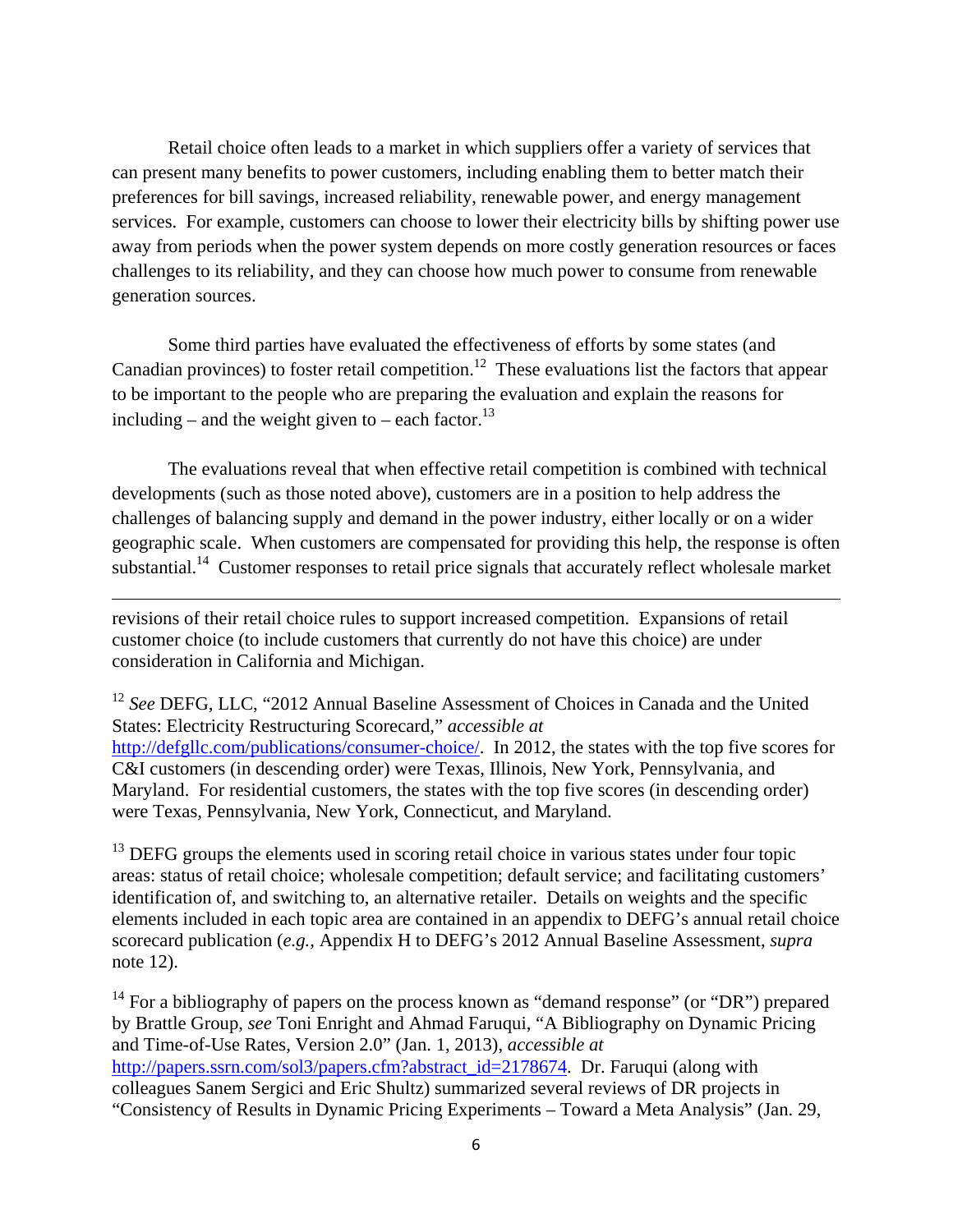conditions reduce system costs, support reliability, and provide environmental benefits.<sup>15</sup> Customer responses to higher power prices can be automated through equipment that cuts back or delays power use at pre-set price points. Alternatively, customers can manually adjust their air conditioners or other heavy power users when meters or other communications alert them to higher prices. Reducing power use during periods of high wholesale prices can reduce overall system costs by utilizing lower-cost generation units and reducing the need for high-cost peaking generators to meet demand spikes. It can support reliability by cutting power consumption when the system is at greatest risk of blackouts or is in the midst of recovering from a service interruption. It can provide environmental benefits by facilitating integration of renewable energy sources and avoiding the use of older, higher-cost generators with higher pollutant emissions during peak demand periods. This DR process is a critical justification for grid modernization. Collectively, the term "smart grid" encompasses systems that support DR and the sophisticated monitoring of conditions on many components of the power grid.

### **IV. Dynamic Pricing under Retail Competition Can Help the Power System Avoid Increasing Costs and Threats to Reliability for All Electricity Consumers**

Some recent developments appear to underscore the importance of gaining customer assistance in balancing the power system. Electric vehicles (EVs) illustrate this point well.<sup>16</sup> When EVs are recharged off peak (overnight), they help flatten load profiles (reduce peaks and fill troughs in consumption) so that generation and distribution assets will be more fully utilized and their fixed costs will be spread over more power volume, at a lower per-kilowatt unit rate. Conversely, if EVs are recharged during peak demand periods, they could cause significant demand increases during the most costly time of day for power generation and could stress the grid, to the detriment of reliability. Consequently, all consumers benefit if EV owners have incentives to recharge their EVs overnight, even if that is not always the most convenient time for EV owners. Pricing electricity more cheaply overnight than during daytime hours provides EV owners with a powerful incentive to recharge overnight. Both EV owners and electricity

2013), *available at*

http://www.brattle.com/system/publications/pdfs/000/004/400/original/Consistency\_of\_Results\_i n Dynamic Pricing Experiments Faruqui et al DistribuTECH 012913.pdf?1378772104.

<u> 1989 - Johann Stein, marwolaethau a gweledydd a ganlad y ganlad y ganlad y ganlad y ganlad y ganlad y ganlad</u>

<sup>15</sup> *See*, *e.g.*, Charles J. Black, "Dynamic Pricing Evaluation for Washington" (Jan. 2011), *available at* http://www.naruc.org/Publications/SERCAT\_Washington\_2010.pdf; Ahmad Faruqui, "The Case for Dynamic Pricing" (Aug. 23, 2010), *available at* http://www.brattle.com/system/publications/pdfs/000/004/517/original/The\_Case\_for\_Dynamic\_ Pricing\_Faruqui\_SG\_Latin\_America\_Aug\_23\_2010.pdf?1378772111.

<sup>16</sup> *See also*, *e.g*., Ahmad Faruqui, Ryan Hledik, Armando Levy, and Alan Madian, Brattle Group Discussion Paper, "Will Smart Prices Induce Smart Charging of Electric Vehicles?" (July 2011), *accessible at* http://papers.ssrn.com/sol3/papers.cfm?abstract\_id=1915658.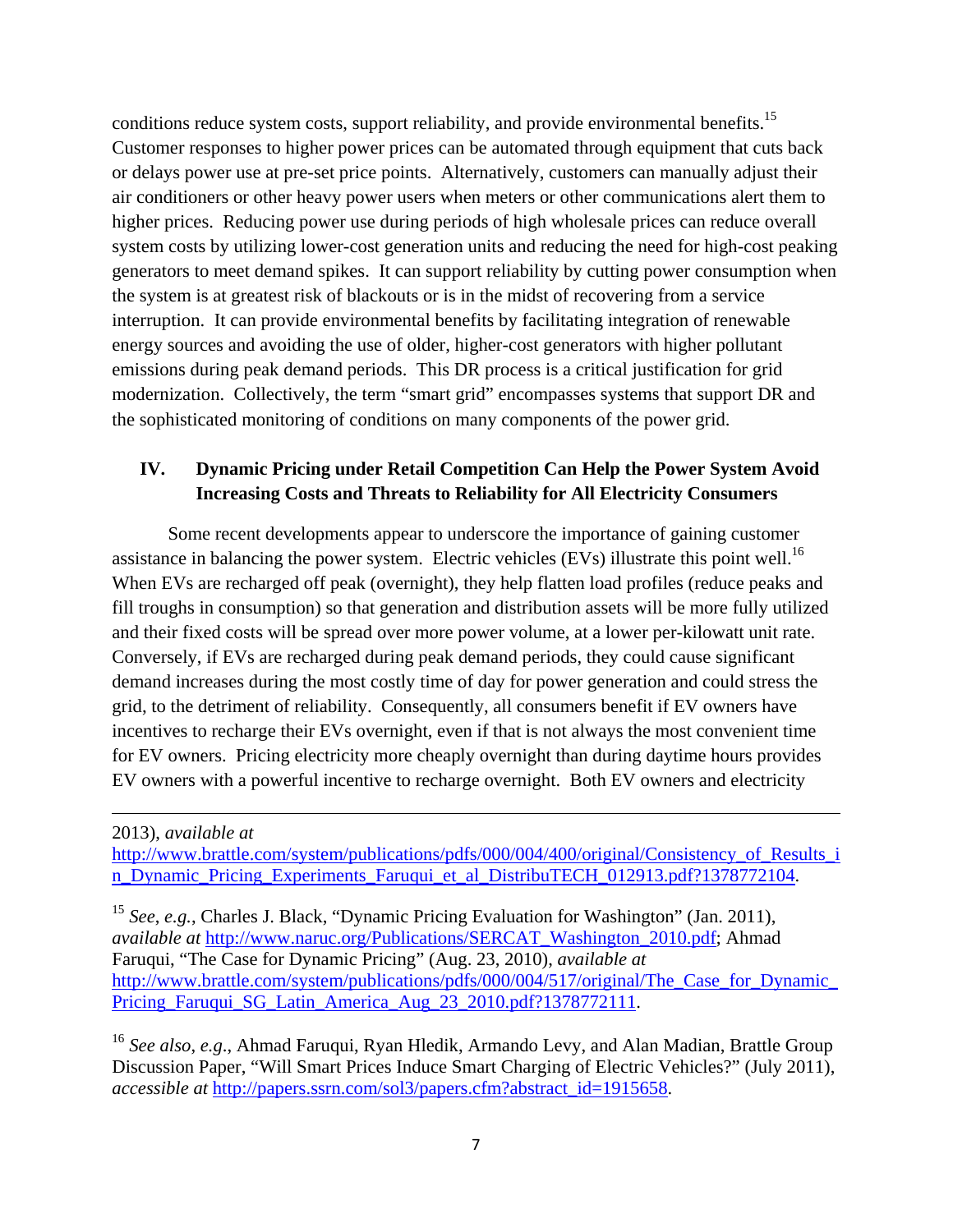customers in general can obtain even lower bills if EV owners schedule their vehicle charging to coincide with the abundant supply and uncongested transmission that real-time pricing facilitates. For example, an EV owner could set the charging equipment to draw power only (or primarily) when the price is below a specified level.

There is wide recognition that it is inefficient and wasteful to apply flat electricity rates for recharging EVs. Nonetheless, we urge the PSC – and state regulators in general – not to jump from this recognition to a determination to limit dynamic pricing *only* to EV recharging (through a requirement to meter separately the electricity used to recharge EVs). Although such a limited approach can result in EV recharging prices that more closely follow system marginal cost,<sup>17</sup> such an approach would be unjustified because EV recharging is just an example of a larger economic point: dynamic pricing for *any* end use is more efficient and pro-consumer than uniform flat-rate pricing, and regulators should take the steps needed to ensure that dynamic pricing prevails in electricity markets. As discussed below, the promotion of retail competition is one promising route to that outcome.

Flat-rate electricity pricing at the retail level – in the face of volatile generation and transmission prices at the wholesale level – results in large subsidies for customers consuming power in peak demand periods and large penalties for customers consuming power in demand troughs. Faced with such distorted price signals, retail electric power customers frequently make distorted consumption decisions, and the resulting inefficiencies in the power system work to the detriment of all electricity consumers.

Further, flat rates – which cause all customers to face higher average system costs and lower system reliability – distort incentives to invest in methods to improve energy efficiency or in devices to shift consumption to off-peak periods (when system costs and wholesale electricity prices are lower). As with any market, pricing electricity closer to marginal cost improves the overall efficiency of the consumption of the good and reduces deadweight losses.<sup>18</sup> When a

 $17$  System marginal cost is the price bid by the most expensive generation or DR source that the system operator dispatches in a specific period to balance demand and supply. Because of large and rapid variations in electricity consumption over the course of a day and between seasons – coupled with a lack of low-cost methods of storing electricity – system marginal costs vary greatly over time. This results in a wide variety of economically viable generation resources with differing marginal costs. The electric power industry has developed various methods of dealing with the wide differences among the characteristics of generation sources and the lack of practical large-scale electricity storage technology. (Of course, we recognize that high fixed costs may make it difficult or impossible for any firm to remain in business and accept prices close to its short-run marginal cost for an extended time.)

<sup>18</sup> For further discussion of opportunities to improve the performance of the electricity sector, *see*  Executive Office of the President, National Science and Technology Council, *A Policy*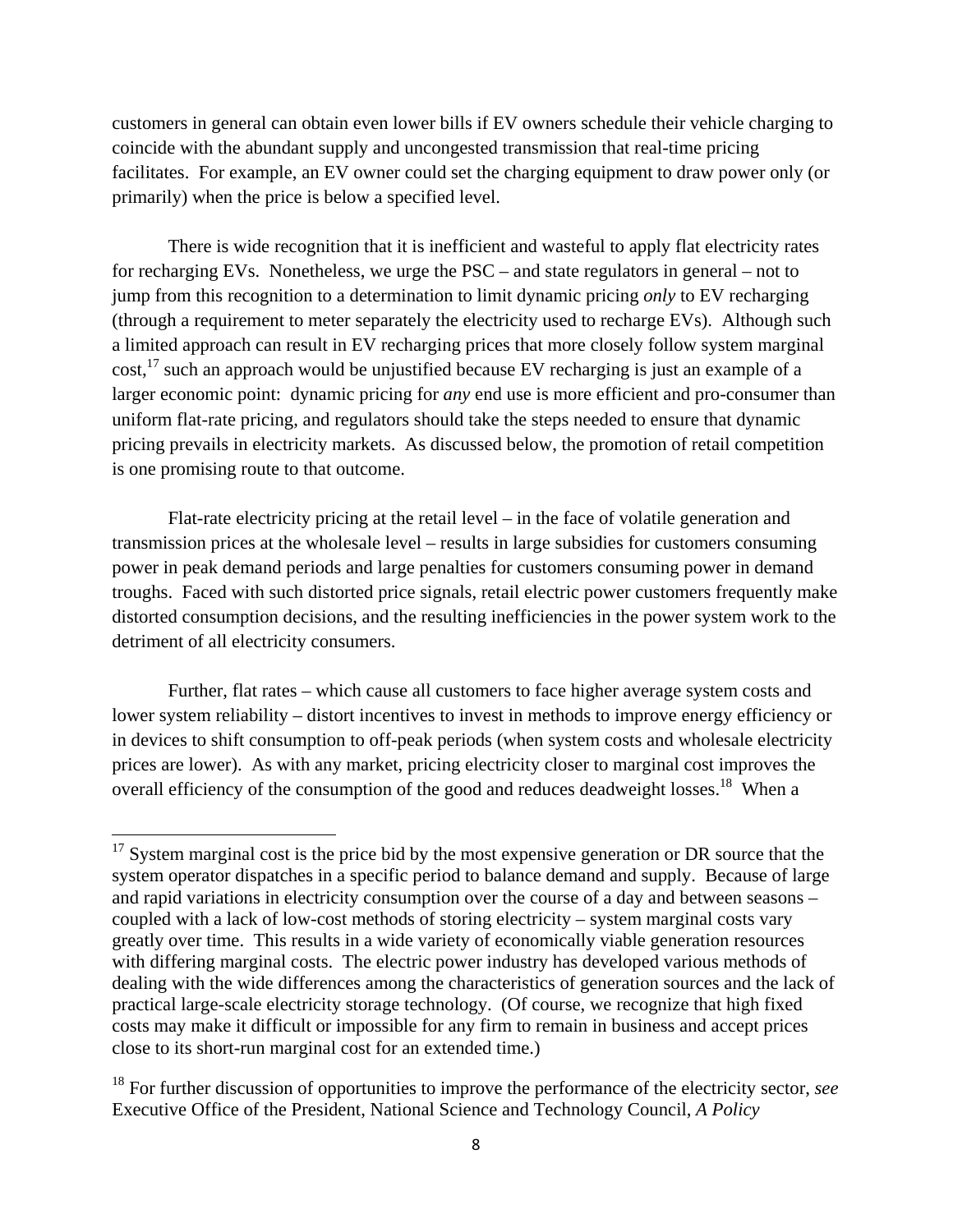customer with distributed generation (DG) facilities (*e.g.*, solar panels on the roof) faces flat rates, the rates discourage investment in energy storage devices that could help balance supply and demand, especially when the power system is under stress and close to being overwhelmed.19

Retail competition can help in a voluntary transition away from flat-rate pricing, particularly for residential customers.<sup>20</sup> Suppliers will compete by offering customers choices, such as dynamic pricing. Several pilot programs have shown that residential customers typically have lower power bills under dynamic pricing and generally prefer dynamic pricing after experiencing it in a pilot program.<sup>21</sup> Ideally, under retail competition, some retail electricity marketers will publicize these findings and use them to grow consumer interest in retail electric service offers featuring dynamic pricing. Electric bills can be reduced by compensating the customer for his or her role in balancing power system demand and supply (once smart meters are in place, as they mostly are in several states).<sup>22</sup> Gulf Power in Florida and OG&E in

*Framework for the 21<sup>st</sup> Century Grid: Enabling Our Secure Energy Future*, esp. § 4.2 (Demand Management) (June 13, 2011), *available at*

<u> 1989 - Johann Stein, marwolaethau a gweledydd a ganlad y ganlad y ganlad y ganlad y ganlad y ganlad y ganlad</u>

http://energy.gov/sites/prod/files/oeprod/DocumentsandMedia/nstc-smart-grid-june2011.pdf. (In "Key Action 5," this report (at 31) states: "Federal, state, and local officials should strive to reduce the generation costs associated with providing power to consumers or wholesale providers during periods of peak demand and encourage participation in demand management programs. Innovative rate designs will be more feasible as smart grid technologies become more widely available.") *See also* Paul L. Joskow and Catherine D. Wolfram, "Dynamic Pricing of Electricity" (Jan. 2012), *available at*

http://faculty.haas.berkeley.edu/wolfram/Papers/AEA%20DYNAMIC%20PRICING.pdf.

 $19$  For example, wind DG units generally produce the most abundant power during windier, offpeak hours. If retail prices are flat, there is less incentive for a wind DG owner to store power produced in the off-peak hours (in order to sell it during peak hours) than there would be if peakhour prices considerably exceeded, and prices in off-peak hours were less than, flat-rate prices.

 $^{20}$  Dynamic pricing is not inherently inconsistent with the existence of an electric power monopoly. Nevertheless, under the cost-based regulation that has been traditional in the electric power industry, it appears administratively difficult to customize dynamic prices to match widely varying customer circumstances and risk preferences.

21 Ahmad Faruqui & Jennifer Palmer, "Dynamic Pricing and Its Discontents," *Regulation* 16 (Fall 2011), *available at* http://www.cato.org/sites/cato.org/files/serials/files/regulation/2011/9/regv34n3-5.pdf.

 $^{22}$  In the aggregate, only about one percent of low-volume retail electricity customers are on dynamic pricing so far. Ahmad Faruqui, "Dynamic Pricing for Residential and Small C&I Customers" at 16 (independent presentation to a technical conference of the Ohio Public Utilities Commission) (Mar. 28, 2012), *available at*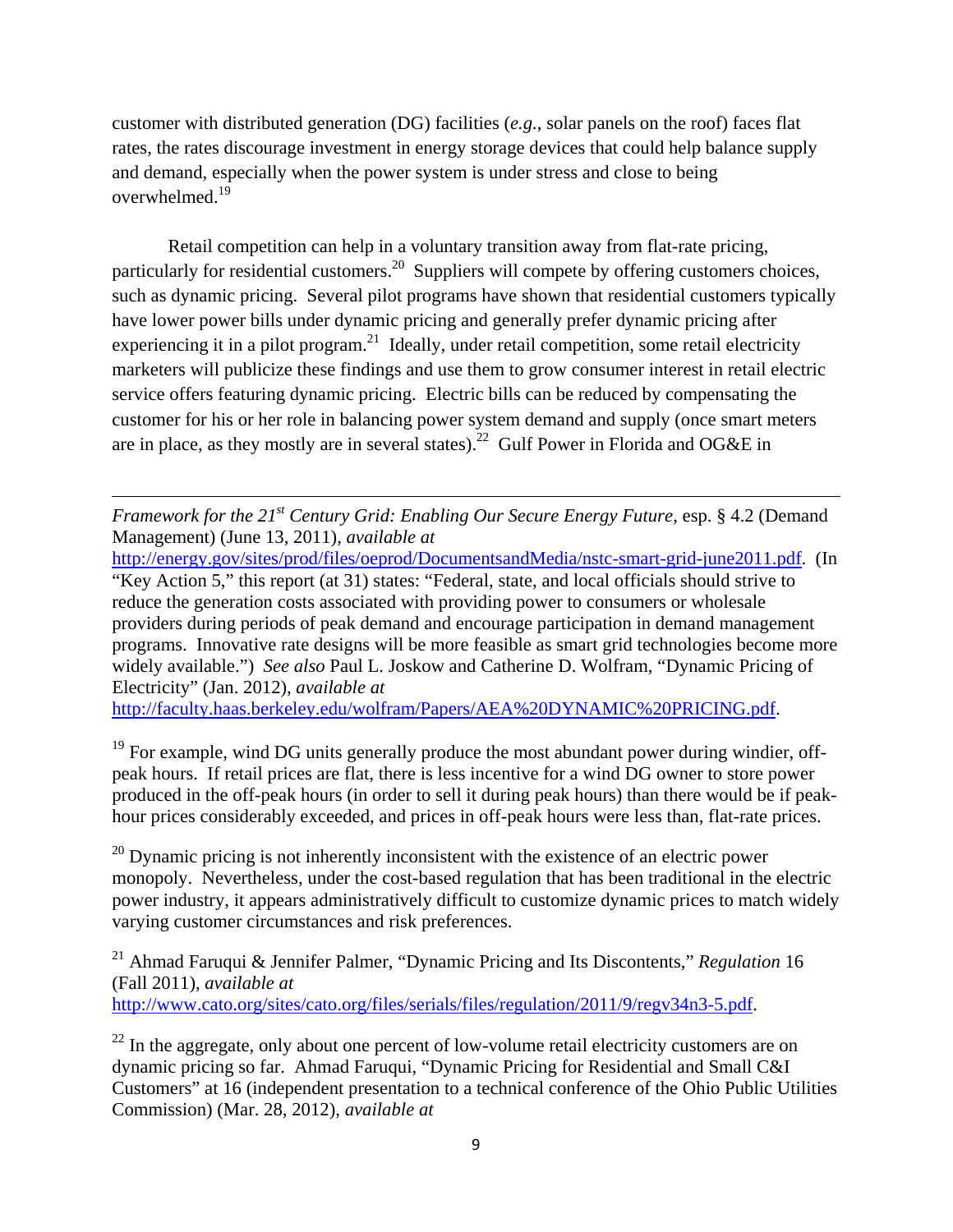Oklahoma – vertically integrated utilities – also have well-established dynamic pricing options for customers.<sup>23</sup> Under retail competition, marketers also will seek new customers by offering added services, such as energy management, mixes of various types of renewable energy, and assistance in recognizing and implementing opportunities for energy efficiency, onsite power generation, and onsite energy storage. Some of these enhance a customer's ability to respond to changes in electricity prices.

If the innovations associated with retail competition are effective in reducing reliance on flat-rate pricing, then such competition is likely to enhance reliability by enrolling customers to help balance supply and demand on the power system. By trimming demand peaks and filling in demand troughs, DR eases the challenges that grid operators face. Further, retail competition allows marketers to offer improved reliability as a specific service. For example, marketers could offer installation and maintenance of energy storage devices or onsite generators that allow customers to have electric power when the grid is experiencing a blackout or local distribution lines are down.

# **V. Requiring a Five-Day Notice of Prices (1) Restricts Dynamic Price Offers that Can Benefit Consumers and (2) Is Likely to Harm Consumers through Higher Average System Costs, Higher Power Prices, and Reduced Reliability**

 For markets to achieve cost-reducing efficiencies and enjoy pricing and reliability benefits, buyers and sellers must act on accurate price signals that reflect marginal costs in competitive markets. If Delaware's retail supplier rules preclude retail prices that closely follow changes in wholesale prices, the state's customers will forfeit potential opportunities to assist in balancing supply and demand on the system and to lower their electric bills. The proposed fiveday notice requirement is likely to have these negative effects if applied to variable price offers from electricity marketers.

In addition, a delay of five days before price changes can be implemented means that customers will receive less accurate price signals to invest in equipment or appliances that could enhance their ability to respond to electricity price changes. Moreover, customers' responses to

<u> 1989 - Johann Stein, marwolaethau a gweledydd a ganlad y ganlad y ganlad y ganlad y ganlad y ganlad y ganlad</u> http://www.brattle.com/system/publications/pdfs/000/004/451/original/Dynamic Pricing for Re sidential\_and\_Small\_C\_I\_Customers\_Faruqui\_Mar\_28\_2012.pdf?1378772106.

<sup>23</sup> Ahmad Faruqui, "Implementation of Dynamic Pricing: Trends and Debates,"  $5<sup>th</sup>$  Latin-American Smart Grid Forum (Nov. 28, 2012), *available at*

http://www.brattle.com/system/publications/pdfs/000/004/456/original/Implementation of Dyna mic\_Pricing\_-

\_Trends\_and\_Debates\_Faruqui\_Latin\_American\_Smart\_Grid\_Forum\_Nov\_28\_2012.pdf?13787 72107.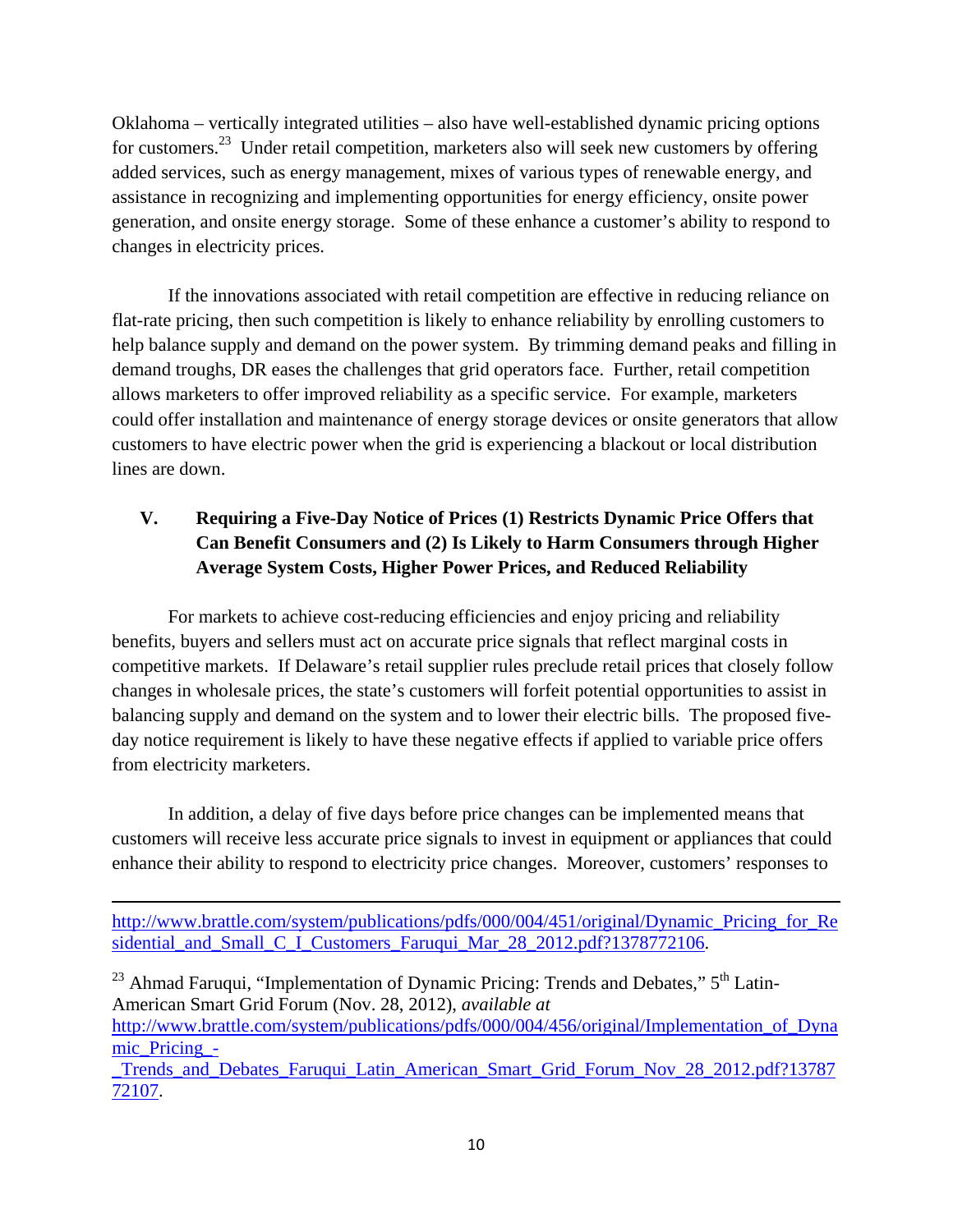price fluctuations are expected to become more important for balancing the electrical system in the PJM area as a whole (including where Delaware residential electricity customers live) and more locally. A requirement of five days' notice would dull customers' incentives to invest in responding to this increased need.

The electric power system in PJM is designed so that changes in wholesale power prices reflect changes in marginal costs at each node of the transmission network. Wholesale electricity prices change all the time at nodes in Delaware and throughout PJM.<sup>24</sup> Dulling the accuracy of customers' responses in Delaware will increasingly threaten to undermine not only customers' efforts to save money on their power bills but also system reliability at state and local levels.

 Economists who study differences in retail electricity pricing regimes rank the accuracy of price signals and the impact of dynamic prices on customers' consumption patterns and on their incentives to invest in devices that will allow them to respond more effectively to changes in power prices. In these rankings, real-time prices and various other forms of dynamic pricing offer greater benefits to customers if they are willing to experience greater potential fluctuations in short-term prices.

 The Brattle Group discussed tradeoffs associated with several variable rate design alternatives in its independent presentation to a technical conference of the Ohio Public Utilities Commission.<sup>25</sup> Brattle's study examined these tradeoffs by graphing them in terms of risk on one axis (measured as volatility of prices) and rewards on the other axis (measured as expected bill savings). Brattle studied nine rate designs. $^{26}$ 

<sup>26</sup> The nine rate designs in Brattle's presentation to the Ohio PUC were:

**Variable Peak Pricing**: CPP with added rate variability.

 $24$  PJM offers an explanation (including color mapping of price changes) for the continuous shift in wholesale prices in Delaware and the other states it serves. *See* http://www.youtube.com/watch?v=h1KPB042RcI. Average wholesale power prices in PJM are displayed at http://www.powerisknowledge.com.

<sup>25</sup> Faruqui, "Dynamic Pricing for Residential and Small C&I Customers," *supra* note 22, at 9 and 10.

**Time-of-Use (TOU)**: Charges a higher price during all weekday peak hours and a discounted price during off-peak and weekend hours.

**Super Peak TOU:** Similar to TOU, except that the peak window is shorter in duration (often four hours), leading to a stronger price signal.

**Inclining Block Rate (IBR)**: Customer usage is divided into tiers, and usage is charged at higher rates in the higher tiers. IBR is meant to encourage conservation.

**Critical Peak Pricing (CPP)**: Customers are charged a higher price during a few hours and a discounted price during the remaining hours.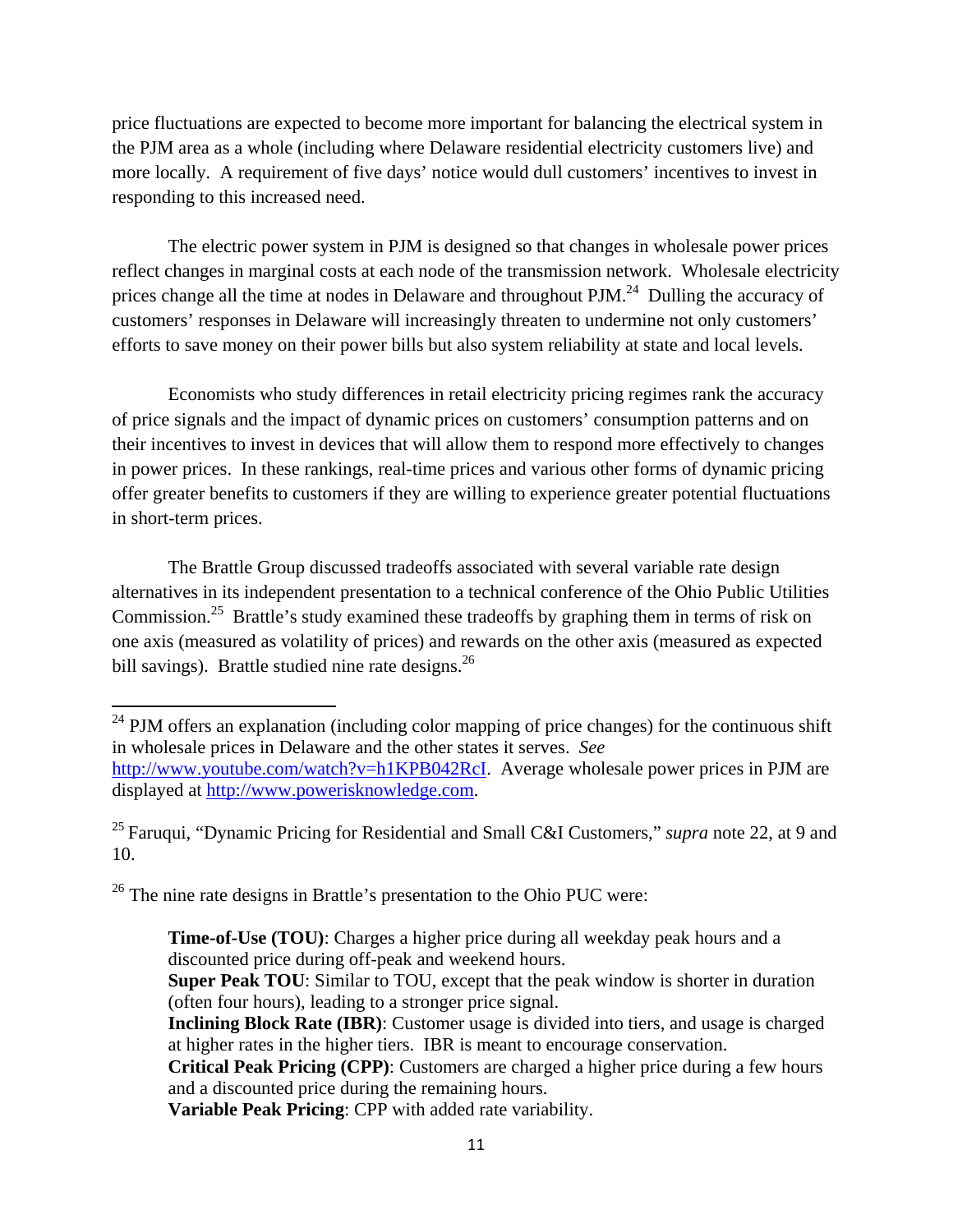Of the nine designs that Brattle studied, only TOU rates, Super Peak TOU rates, and IBRs – dynamic prices that are commonly set well in advance of knowing actual wholesale prices – appear to be permissible under the PSC's proposed five-day notice provision. By contrast, the PSC's proposal for five days' notice prohibits the other six rate designs (the fourth through ninth designs listed in note 26, *supra*) because it is not possible to determine one or more elements used in setting those forms of dynamic prices five days before electricity is supplied. Yet relative to flat prices, these excluded alternatives can all improve the efficient use of electric power and potentially lower consumers' bills. Moreover, because some of the excluded designs include the most accurate and timely price information stemming from the demand and supply conditions facing the electric system at the time the electricity is generated and consumed, those designs can achieve these goals better than the few forms of dynamic prices that the proposed five-day notice would permit. $27$ 

## **VI. The PSC May Wish to Consider an Exemption that Would Allow More Beneficial Forms of Variable Price Offers While Keeping Customers Informed about Prices**

 Several technological developments can keep customers informed about the prices that they are paying for power. Two common examples are in-home displays and web portals that show prices.28 Either of these provides information that customers can use to adjust their power consumption to gain savings on their power bills. Where there is dynamic pricing, research indicates that a more effective means to obtain savings consistently is to automate responses to power price changes. Important options include smart thermostats and home area networks that control the operations of home appliances.<sup>29</sup> For owners of electric vehicles, smart charging

**CPP-TOU Combination**: A TOU rate in which a moderate peak price applies during most peak hours of the year, but a higher peak price applies on limited event days. **Peak Time Rebate:** Customers can earn a discount by reducing usage during critical hours.

<u> 1989 - Johann Stein, marwolaethau a gweledydd a ganlad y ganlad y ganlad y ganlad y ganlad y ganlad y ganlad</u>

**Real Time Pricing (RTP):** A rate with hourly variation that follows locational marginal prices (LMPs), but with capacity costs allocated equally across all hours of the year. **Critical Peak RTP**: A rate with hourly variation based on LMPs and with a capacity cost adder focused only during event hours.

<sup>27</sup> See the appendix to this comment for a copy of the graph from the Brattle study.

28 Faruqui, "Dynamic Pricing for Residential and Small C&I Customers," *supra* note 22, at 14.

<sup>29</sup> *Id*. Arrangements to pay for the equipment have ranged from outright purchase by the customer to financing by third parties. The recoupment of the investment depends on several factors, including how strongly the customer responds to price signals and the per-unit savings available at the customer's location.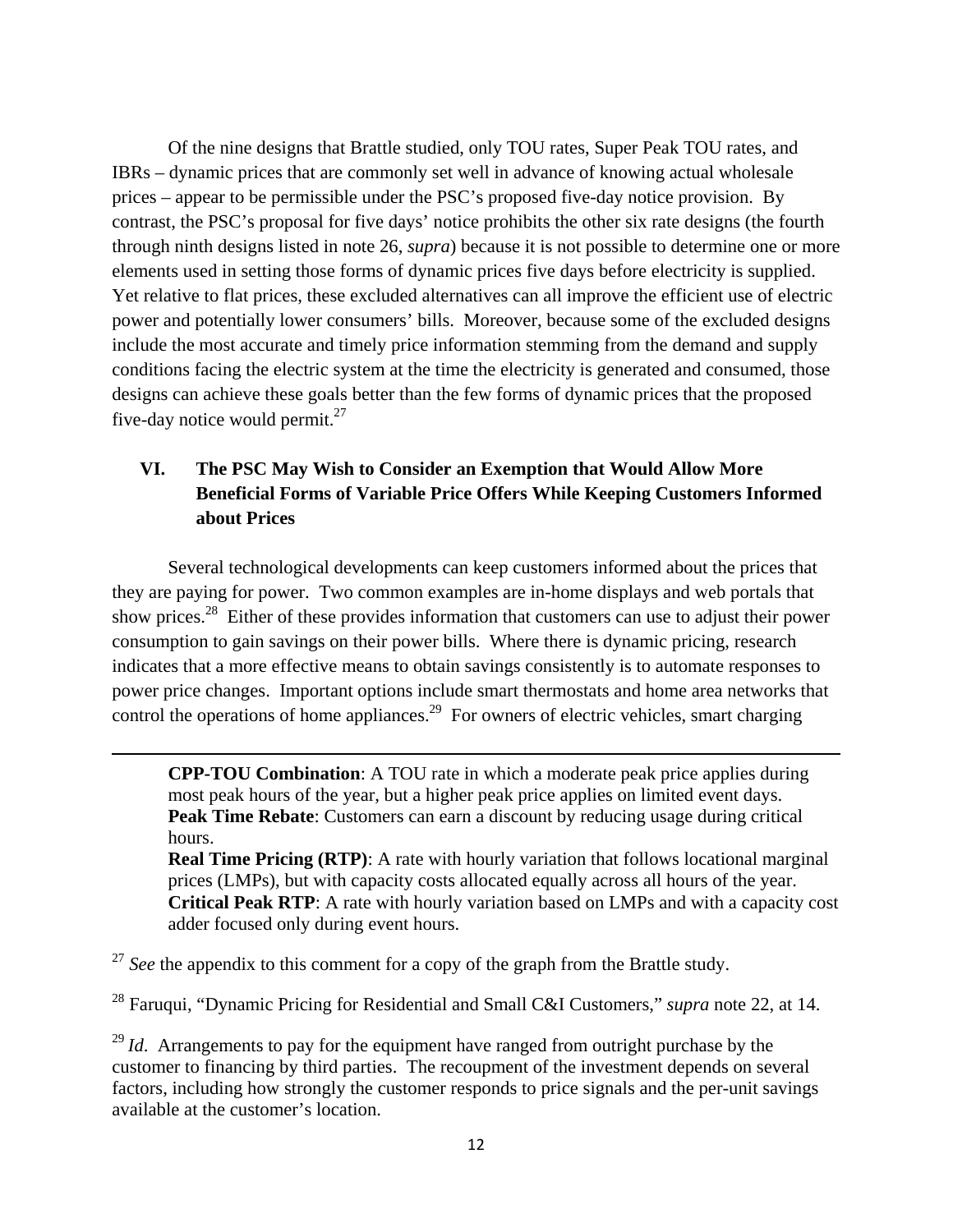stations can be an effective means to reduce charging costs. Automated response technologies have the advantage of operating even when the customer is not home and do not require customers to take any actions at inconvenient times. We encourage the PSC to consider adding an exemption from the five-day notice provision if the customer certifies that he or she would be satisfied with access to ongoing price information or automated price response equipment in lieu of a five-day notification of price changes. This allows customers to make informed decisions about responding to changing electricity prices that may allow them to cut their power bills and help balance system demand and supply more than would be possible under the proposed fiveday notice language in Section 2.1.1.9.1.2. The PSC also may wish to require that disclosures of contract termination charges be particularly prominent for customers who have entered into variable price contracts with electricity marketers.

In the alternative, if the PSC concluded for some reason that real-time prices do not provide sufficient information for residential customers, the PSC could reduce the harm (to customers and to electric system reliability) of a prior-notice requirement by shifting from a fiveday notice to a one-day notice. This would be an improvement, since it would allow most of the rate designs that, as we discuss above, would be disallowed under a five-day notice (including offers that provide greater savings than those allowed under the proposed five-day notification rule). On the other hand, the disadvantage of a one-day notice – relative to the exemption we have recommended – is that the resulting dynamic prices would need to be based on day-ahead prices, which can diverge from prices that would clear the market at the time when the power is actually delivered to customers.

#### **VII. Conclusion**

The FTC staff appreciates the opportunity to submit this comment. If you have any questions or comments, please feel free to contact John H. Seesel, Office of the General Counsel, at (202) 326-2702.

<u> 1989 - Johann Stein, marwolaethau a gweledydd a ganlad y ganlad y ganlad y ganlad y ganlad y ganlad y ganlad</u>